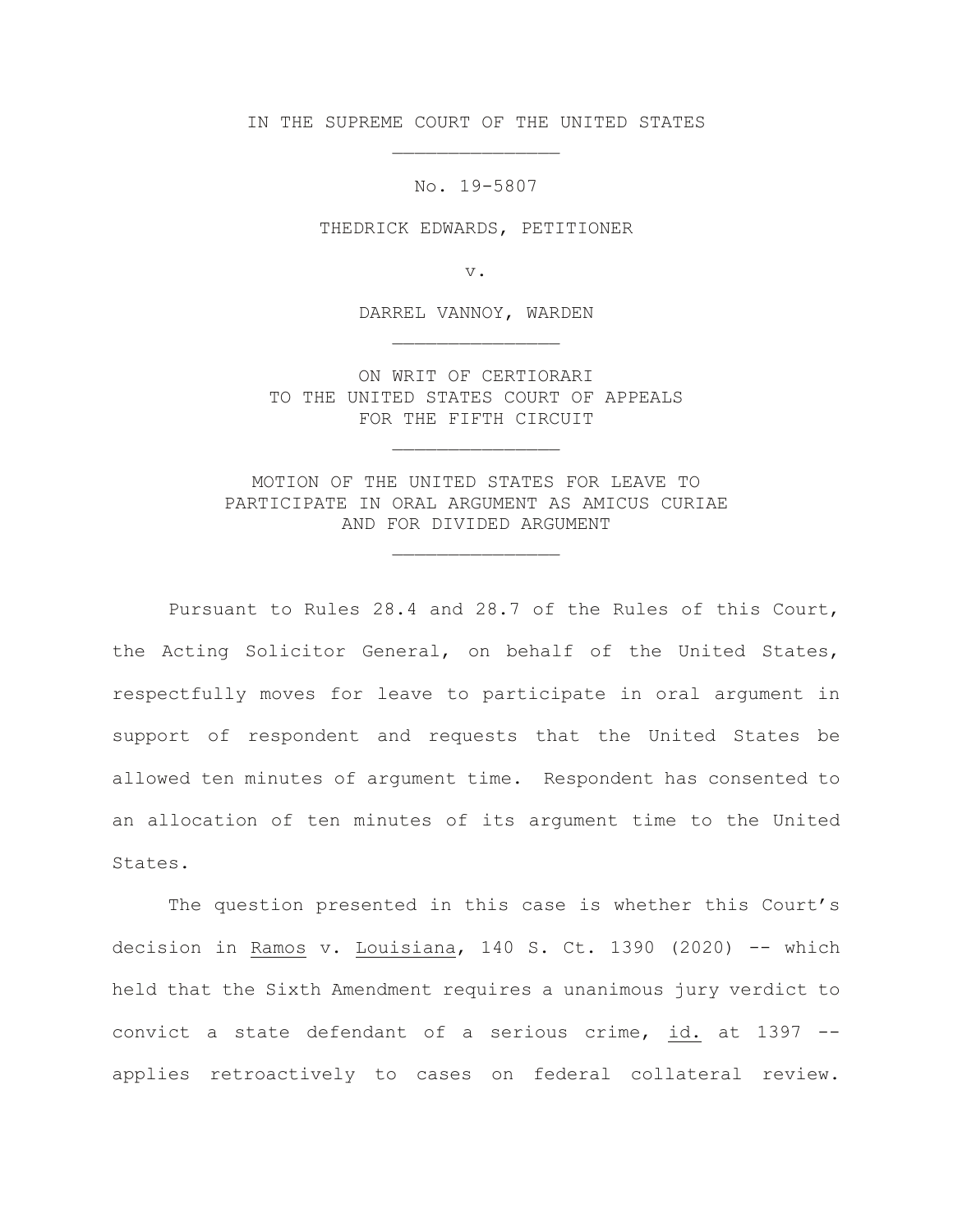Although the United States did not participate in Ramos because the Federal Rules of Criminal Procedure require unanimous jury verdicts in federal criminal trials independent of the Sixth Amendment, see Fed. R. Crim. P. 31(a), the government has at least two significant interests in the question presented here. The United States has accordingly filed an amicus brief in support of respondent.

First, applying Ramos retroactively to vacate state convictions that have become final could disturb subsequent federal sentences that were predicated on those state convictions. See, e.g., 18 U.S.C. 924(e). The United States Attorney's Offices in Louisiana and Oregon -- two States that long allowed nonunanimous jury convictions, see Ramos, 140 S. Ct. at 1394 - have informed this Office that a significant number of federal convictions could be affected by the result of this case.

Second, the federal government has a general interest in the framework for determining the retroactivity of rules of criminal procedure, which this Court has applied to federal and state convictions alike. See, e.g., Welch v. United States, 136 S. Ct. 1257, 1264 (2016) (deciding the retroactivity of Johnson v. United States, 576 U.S. 591 (2015)); Chaidez v. United States, 568 U.S. 342, 358 & n.16 (2013) (deciding the retroactivity of Padilla v. Kentucky, 559 U.S. 356 (2010)).

2